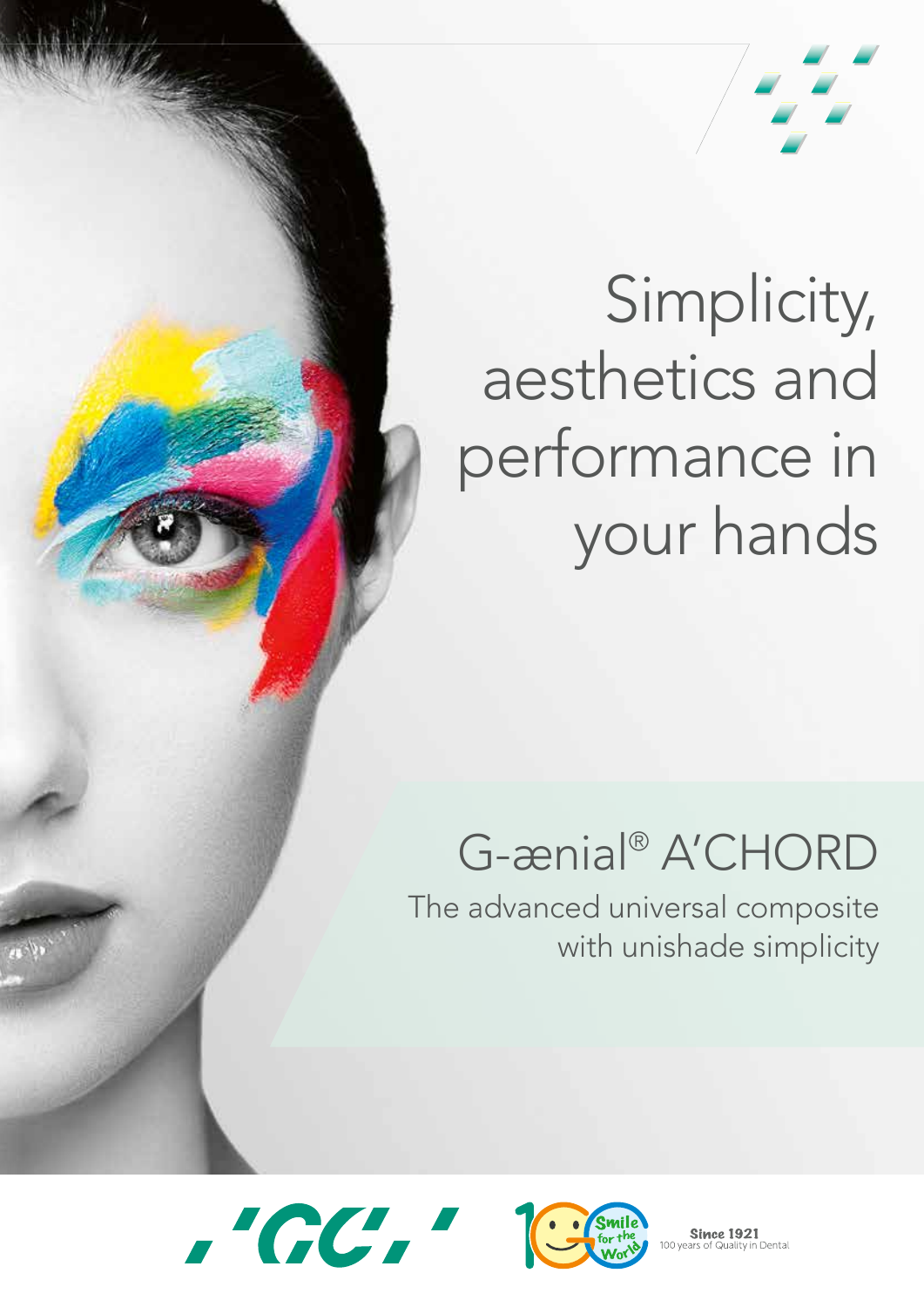# G-ænial A'CHORD revolution from GC

With more than 100 years of experience in serving dentistry and over one billion composite restorations worldwide, GC introduces its proprietary High-performance Pulverised CERASMART (HPC) filler and Full- Coverage Silane Coating (FSC) technologies with its latest universal composite G-ænial A'CHORD which brings together simplification, invisible fillings, natural fluorescence and advanced technologies in one syringe.

# A'CHORD Simplification

- simplified unishade system
- simplified handling
- simply universal

## A'CHORD Aesthetics

- natural fluorescence
	- long-lasting gloss
	- extreme challenges

# A'CHORD Revolutionary technology

G-ænial

**A'CHORD** 

• proprietary filler and coating • high stain and wear resistance

• excellent radiopacity

G-ænial A'CHORD is a universal composite that delivers long-lasting invisible restorations. Designed to save time and therefore cost, it brings together superior technology in a straightforward product. Now you can feel truly confident using a material with effortless handling even in challenging cases.

## Impress your patients with this simplified solution.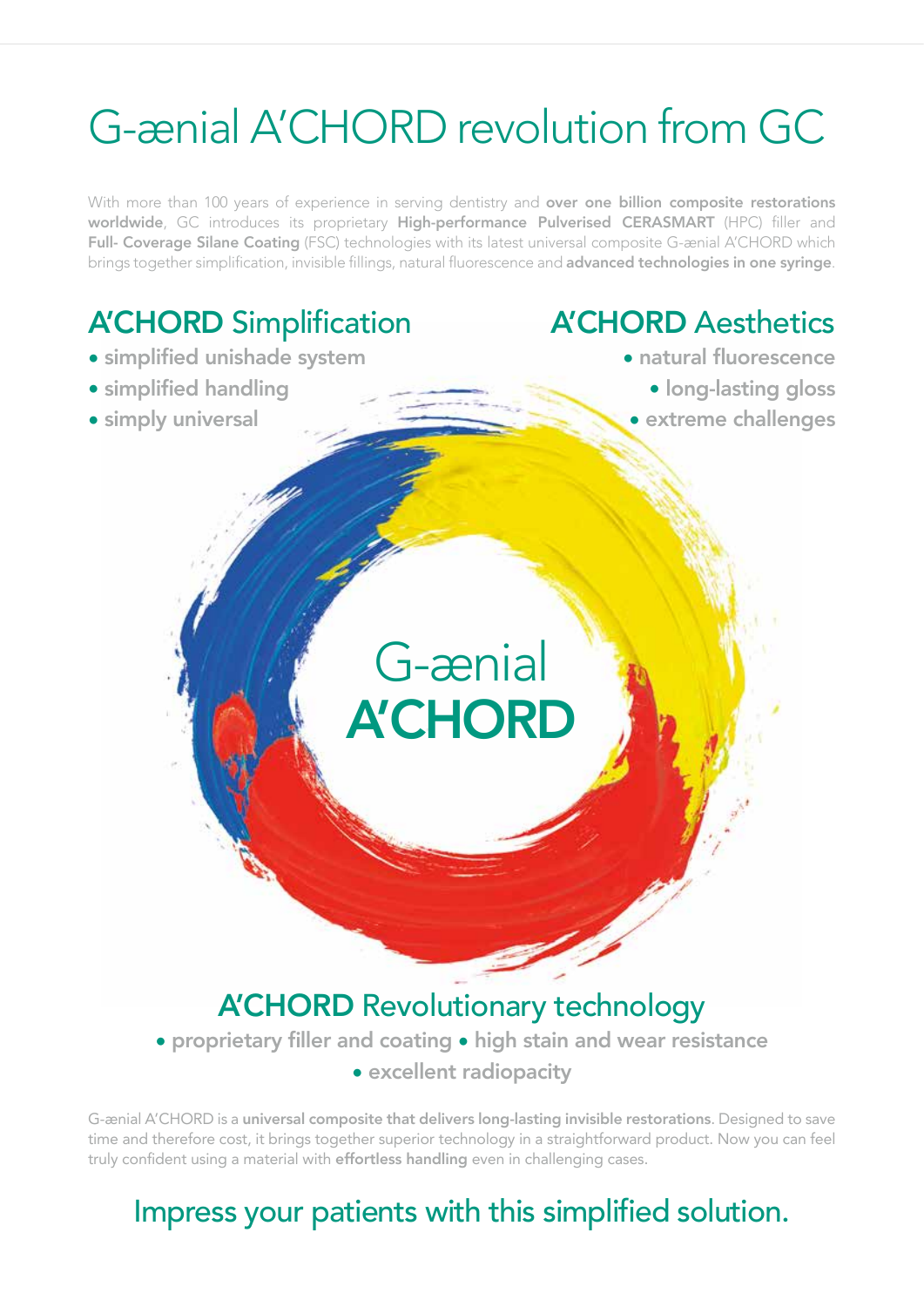## A'CHORD Simplification

#### Simplified unishade

G-ænial A'CHORD always delivers more: a simplified unishade system of 5 core shades that achieves the aesthetics of the 16 classic Vita shades with ease. With this reduced inventory you will save time and costs. Its unique filler technology mimics natural light reflection resulting in impressive invisible restorations.



#### Simplified handling

G-ænial A'CHORD provides consistently simplified handling, whether sculpting with a hand instrument or using a brush. This is enabled by the non-sticky Bis-MEPP monomer and optimized fill-monomer combination of proprietary FSC and HPC technology (GC data on file).



#### Simply universal

G-ænial A'CHORD offers the combination of aesthetics and strength for both anterior and posterior restorations in one straightforward package





*Courtesy of Dr R. Asparuhov, Bulgaria*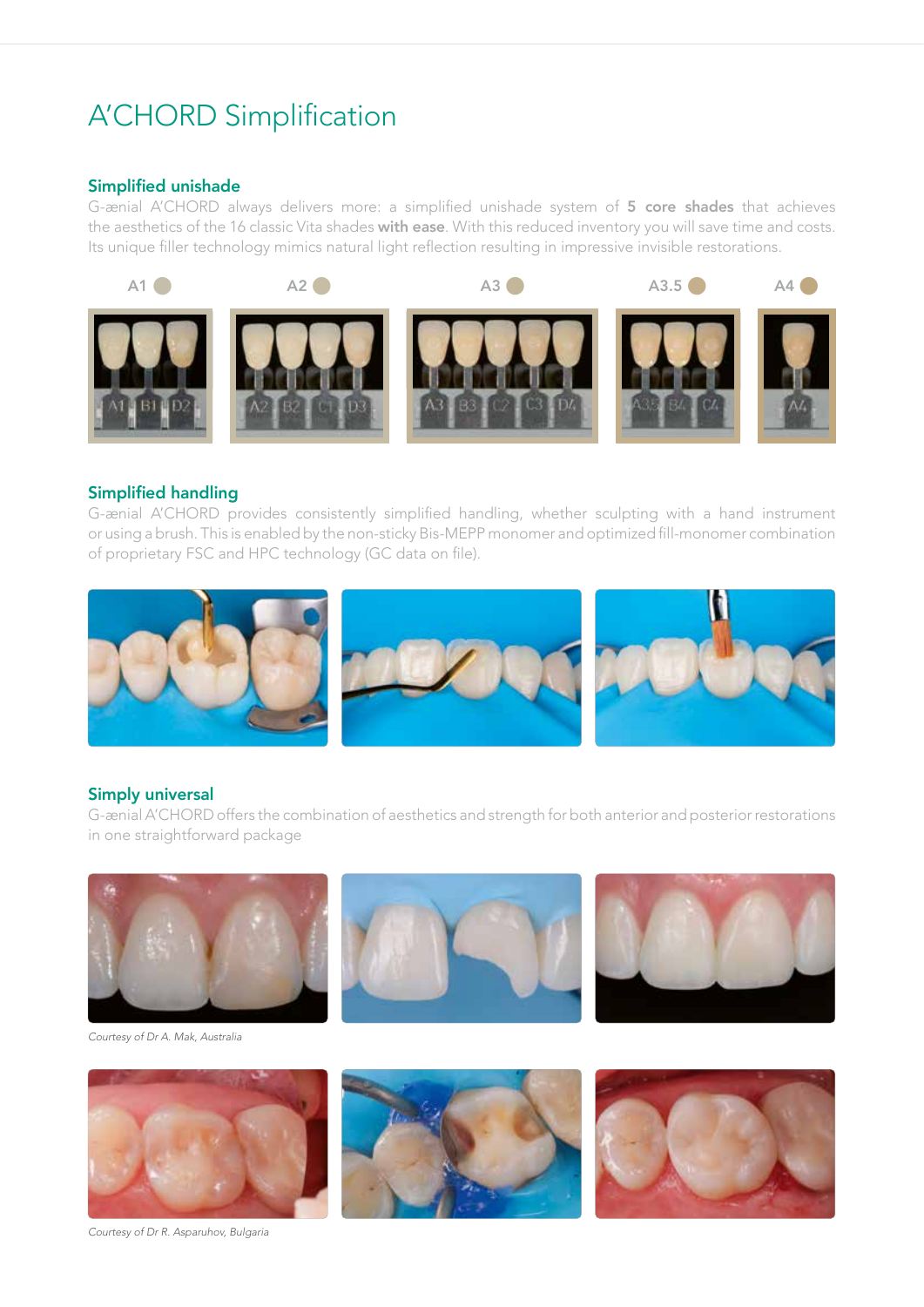## A'CHORD Aesthetics

#### Natural fluorescence

G-ænial A'CHORD creates a beautifully invisible and naturally fluorescent end result under any lighting conditions, including black light, giving patients a truly confident smile.



*Courtesy of J. Tapia Guadix, Spain*



*Near-UV 405 nm initial situation G-ænial A'CHORD veneer on tooth 11 Conventional composite veneer on tooth 11*



#### Long lasting gloss

G-ænial A'CHORD polishes exceptionally and retains a high gloss thanks to its specialised proprietary technology with uniform nano filler distribution and high filler load.

Time-saving results: The remarkable high gloss achieved with minimal polishing



#### Invisible aesthetics even for extreme challenges

In addition to its 5 core shades G-ænial A'CHORD extends its portfolio with 2 cervical shades for elderly patients, 3 opaque for masking discoloration, 2 enamel for life-like translucency and 2 bleach shades for brighter smiles, making it possible to create invisible fillings even for extreme challenges.





*Courtesy of Dr G. Benjamin, Germany*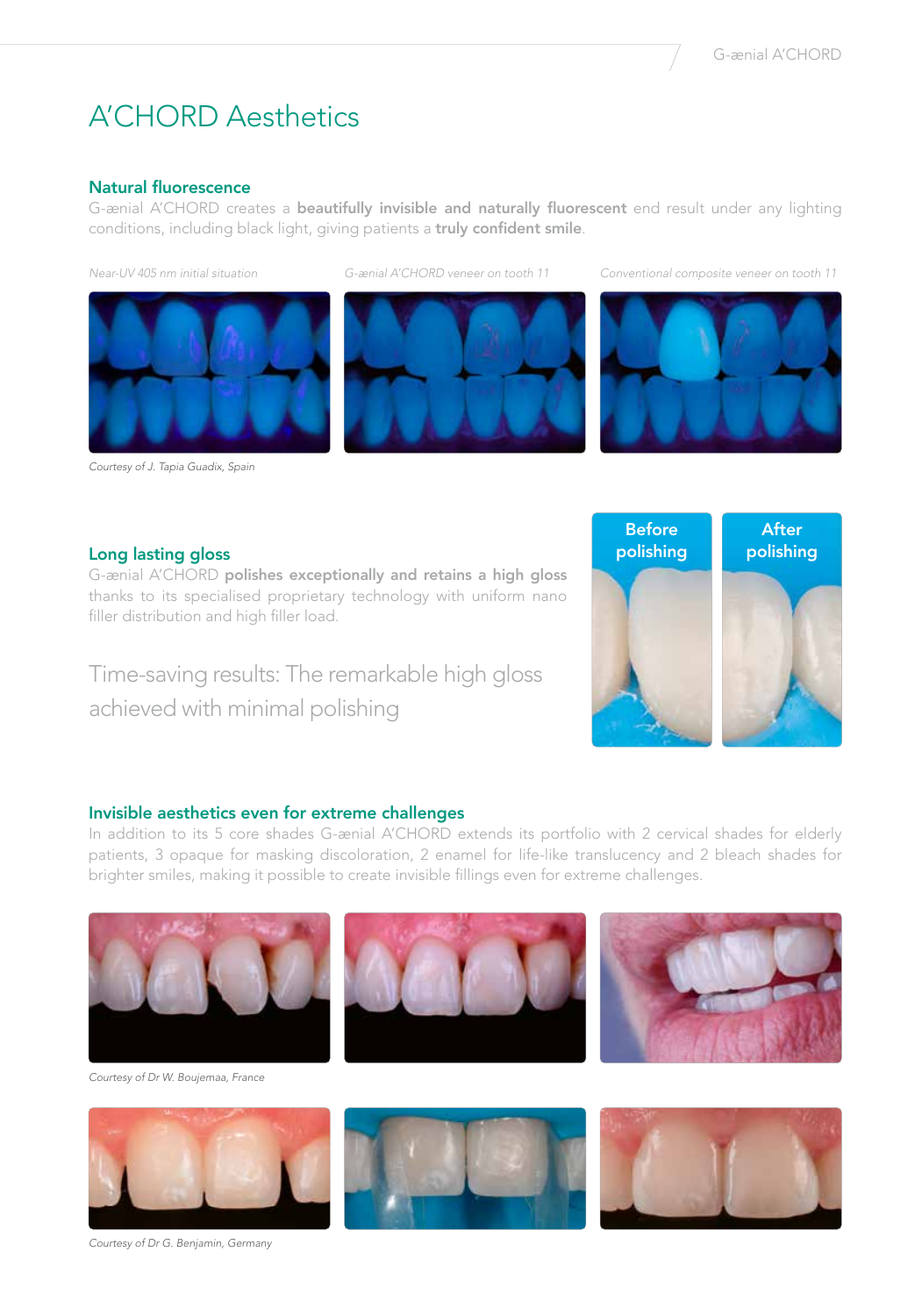## A'CHORD Revolutionary technology

#### Proprietary filler and coating

G-ænial A'CHORD represents another significant step forward in the advancement of composite materials. It is the combination of two remarkable proprietary technologies created by GC; Full-Coverage Silane Coating (FSC) and High Performance Pulverized CERASMART (HPC). The result? The ideal synergy between advanced physical properties such as wear resistance\*, gloss retention\* and low discoloration<sup>1</sup> with simplified handling, providing the clinician excellent adaptation to the cavity preparation. Reducing placement time, it provides excellent marginal integrity and consistently yields natural looking restorations!

*1. Mizukami et al. IADR2020. Evaluation of Water Sorption and Colour Stability of Paste-Resin Composite. J Dent Res. 2020;99 Spec Issue A: #2471.* \*Source: GC R&D, Japan, 2019. Data on file.

SEM Comparison of different Composite materials.





#### G-ænial A'CHORD High Stain and Wear Resistance



Source: GC R&D, Japan, 2020. Data on file.



Source: GC R&D, Japan, 2020. Data on file.





*G-ænial A'CHORD Tetric EvoCeram Filtek Universal* Clearfil *Majesty ES-II*

#### G-ænial A'CHORD High Strength and Radiopacity



Source: GC R&D, Japan, 2020. Data on file.

Radiopacity (318 % Al) optimizes the radiographic follow-up over time.



*Courtesy of Dr W. Boujemaa, France*